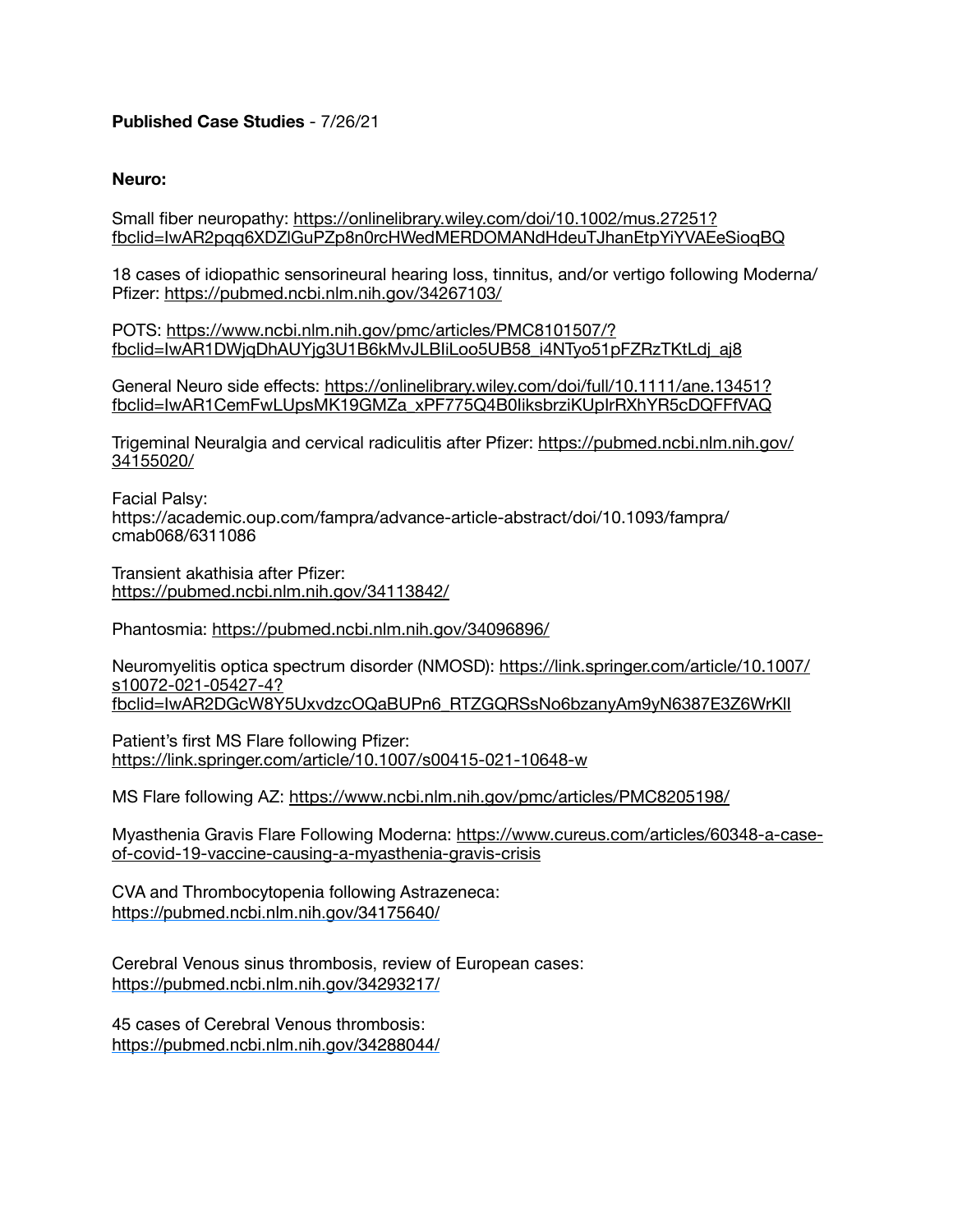Tinnitus/Hearing Disturbances: [https://jamanetwork.com/journals/jamaotolaryngology/](https://jamanetwork.com/journals/jamaotolaryngology/fullarticle/2780288) [fullarticle/2780288](https://jamanetwork.com/journals/jamaotolaryngology/fullarticle/2780288)

Worsening Neuro-Oncologic Disease Symptoms following mRNA vaccination: [https://](https://www.cureus.com/articles/61880-new-onset-neurologic-symptoms-and-related-neuro-oncologic-lesions-discovered-after-covid-19-vaccination-two-neurosurgical-cases-and-review-of-post-vaccine-inflammatory-responses) [www.cureus.com/articles/61880-new-onset-neurologic-symptoms-and-related-neuro](https://www.cureus.com/articles/61880-new-onset-neurologic-symptoms-and-related-neuro-oncologic-lesions-discovered-after-covid-19-vaccination-two-neurosurgical-cases-and-review-of-post-vaccine-inflammatory-responses)[oncologic-lesions-discovered-after-covid-19-vaccination-two-neurosurgical-cases-and-review](https://www.cureus.com/articles/61880-new-onset-neurologic-symptoms-and-related-neuro-oncologic-lesions-discovered-after-covid-19-vaccination-two-neurosurgical-cases-and-review-of-post-vaccine-inflammatory-responses)[of-post-vaccine-inflammatory-responses](https://www.cureus.com/articles/61880-new-onset-neurologic-symptoms-and-related-neuro-oncologic-lesions-discovered-after-covid-19-vaccination-two-neurosurgical-cases-and-review-of-post-vaccine-inflammatory-responses)

Autoimmunity: https://res.mdpi.com/d\_attachment/vaccines/vaccines-09-00435/article\_deploy/ vaccines-09-00435-v2.pdf

Delirium in an elderly patient following Pfizer: [https://onlinelibrary.wiley.com/doi/10.1111/](https://onlinelibrary.wiley.com/doi/10.1111/ggi.14163) [ggi.14163](https://onlinelibrary.wiley.com/doi/10.1111/ggi.14163)

GBS following Pfizer: <https://www.ncbi.nlm.nih.gov/pmc/articles/PMC8253659/> GBS following Johnson and Johnson: [https://www.onlinescientificresearch.com/articles/the](https://www.onlinescientificresearch.com/articles/the-development-of-guillain-barre-syndrome-subsequent-to-administration-of-ad26cov2s-vaccine.pdf)[development-of-guillain-barre-syndrome-subsequent-to-administration-of-ad26cov2s](https://www.onlinescientificresearch.com/articles/the-development-of-guillain-barre-syndrome-subsequent-to-administration-of-ad26cov2s-vaccine.pdf)[vaccine.pdf](https://www.onlinescientificresearch.com/articles/the-development-of-guillain-barre-syndrome-subsequent-to-administration-of-ad26cov2s-vaccine.pdf)

4 cases of GBS following Astra Zeneca: <https://pubmed.ncbi.nlm.nih.gov/34114269/>

GBS following AstraZeneca:<https://pubmed.ncbi.nlm.nih.gov/34272622/>

### **Ophthalmology:**

Visual Disturbances: <https://link.springer.com/article/10.1007/s00011-021-01476-9>

Acute Macular Neuroretinopathy after AstraZeneca: [https://www.nature.com/articles/s41433-021-01610-1.epdf?](https://www.nature.com/articles/s41433-021-01610-1.epdf?fbclid=IwAR1PuBuxzIdyCMPxFNRGsTbLL6YZw9zMBOROorfHrXAPoAOh_-d5rYdyWVc) [fbclid=IwAR1PuBuxzIdyCMPxFNRGsTbLL6YZw9zMBOROorfHrXAPoAOh\\_-d5rYdyWVc](https://www.nature.com/articles/s41433-021-01610-1.epdf?fbclid=IwAR1PuBuxzIdyCMPxFNRGsTbLL6YZw9zMBOROorfHrXAPoAOh_-d5rYdyWVc)

Acute Central Serous Retinopathy after Pfizer: <https://pubmed.ncbi.nlm.nih.gov/34151047/>

Panuveitis: <https://pubmed.ncbi.nlm.nih.gov/34213988/>

Anterior Uveitis following Pfizer: https://pubmed.ncbi.nlm.nih.gov/34289406/

Reduction of Visual Acuity following Pfizer: https://link.springer.com/article/10.1007/ s00011-021-01476-9? fbclid=IwAR3zAvenOwPAZmuVsx9CM7bFwOliHerfJK3M3nQCMe-3BWoT4QdNCWK7cNo

### **Rheumatology/Endocrinology:**

Subacute thyroiditis: <https://www.tandfonline.com/doi/abs/10.1080/21645515.2021.1947102>

Immune mediated disease flares:<https://pubmed.ncbi.nlm.nih.gov/33946748/>

Lupus exacerbation:<https://onlinelibrary.wiley.com/doi/10.1111/dth.15017>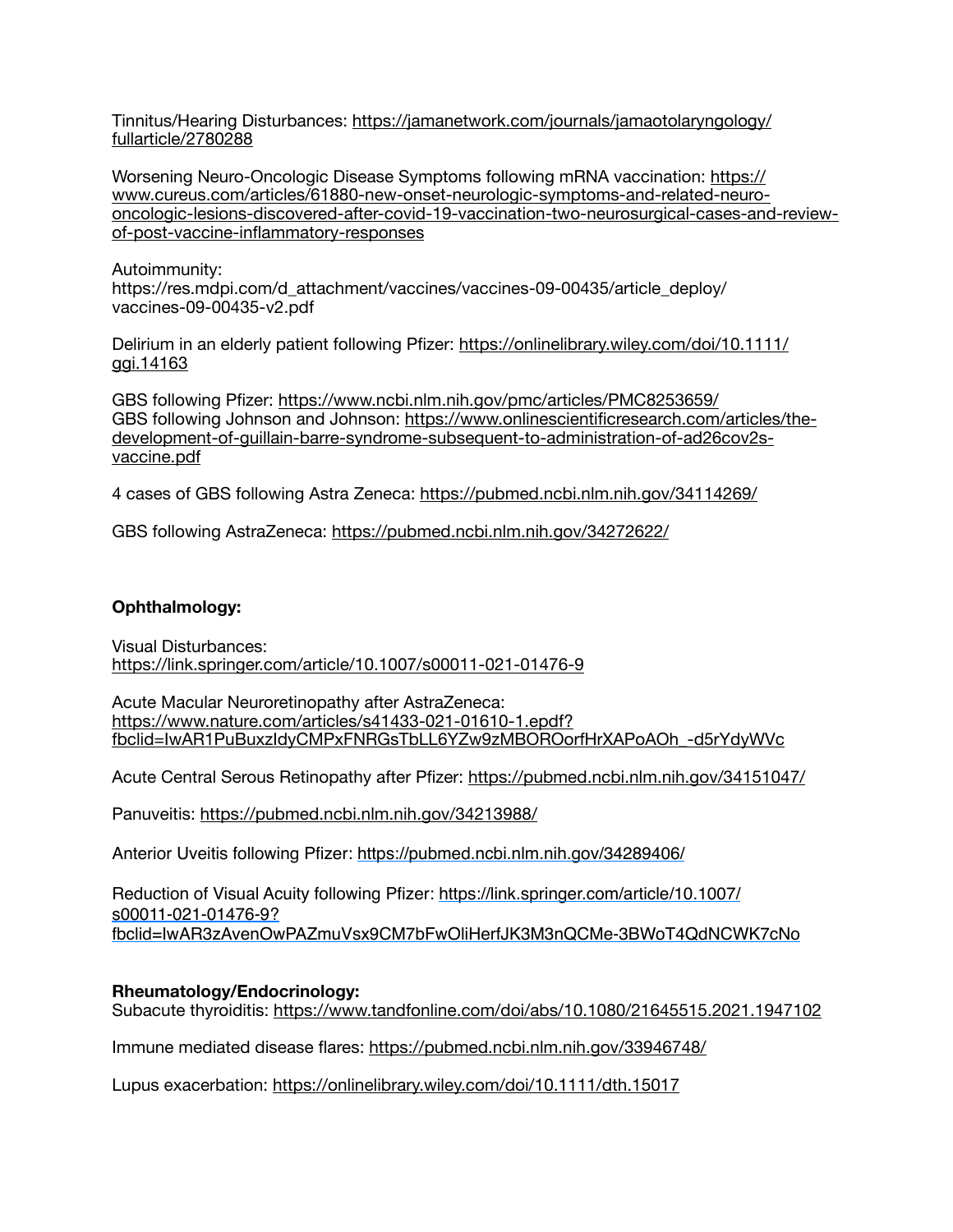Lupus exacerbation following mRNA vaccination: https://pubmed.ncbi.nlm.nih.gov/34291477/

2 reports of Graves Disease following Pfizer: [https://www.liebertpub.com/doi/pdf/10.1089/thy.2021.0142?](https://www.liebertpub.com/doi/pdf/10.1089/thy.2021.0142?fbclid=IwAR06kBQuAQ5ccxnAG2mgRNUjlmeiq715zfYAqrz3qvNWQCLoM9sbJdwzm7c&) [fbclid=IwAR06kBQuAQ5ccxnAG2mgRNUjlmeiq715zfYAqrz3qvNWQCLoM9sbJdwzm7c&](https://www.liebertpub.com/doi/pdf/10.1089/thy.2021.0142?fbclid=IwAR06kBQuAQ5ccxnAG2mgRNUjlmeiq715zfYAqrz3qvNWQCLoM9sbJdwzm7c&) 

Hyperglycemic crisis: <https://onlinelibrary.wiley.com/doi/abs/10.1111/dme.14631>

2 reports of Graves Disease following Pfizer: [https://www.liebertpub.com/doi/pdf/10.1089/](https://www.liebertpub.com/doi/pdf/10.1089/thy.2021.0142?fbclid=IwAR06kBQuAQ5ccxnAG2mgRNUjlmeiq715zfYAqrz3qvNWQCLoM9sbJdwzm7c&) [thy.2021.0142?](https://www.liebertpub.com/doi/pdf/10.1089/thy.2021.0142?fbclid=IwAR06kBQuAQ5ccxnAG2mgRNUjlmeiq715zfYAqrz3qvNWQCLoM9sbJdwzm7c&) [fbclid=IwAR06kBQuAQ5ccxnAG2mgRNUjlmeiq715zfYAqrz3qvNWQCLoM9sbJdwzm7c&](https://www.liebertpub.com/doi/pdf/10.1089/thy.2021.0142?fbclid=IwAR06kBQuAQ5ccxnAG2mgRNUjlmeiq715zfYAqrz3qvNWQCLoM9sbJdwzm7c&)

Rash, arthritis, swelling, muscle weakness following AstraZeneca: [https://](https://onlinelibrary.wiley.com/doi/abs/10.1002/jmv.27175) [onlinelibrary.wiley.com/doi/abs/10.1002/jmv.27175](https://onlinelibrary.wiley.com/doi/abs/10.1002/jmv.27175)

Reactivation of IgA vasculitis following Moderna: [https://www.ncbi.nlm.nih.gov/pmc/articles/](https://www.ncbi.nlm.nih.gov/pmc/articles/PMC8260100/) [PMC8260100/](https://www.ncbi.nlm.nih.gov/pmc/articles/PMC8260100/)

40yoF with Henoch-Schonlein Purpura following Pfizer: [https://www.ncbi.nlm.nih.gov/pmc/](https://www.ncbi.nlm.nih.gov/pmc/articles/PMC8241653/) [articles/PMC8241653/](https://www.ncbi.nlm.nih.gov/pmc/articles/PMC8241653/)

## **GI:**

Gastroparesis following Pfizer: [https://journals.lww.com/ajg/Citation/9900/](https://journals.lww.com/ajg/Citation/9900/Gastroparesis_After_Pfizer_BioNTech_COVID_19.28.aspx) Gastroparesis After Pfizer BioNTech COVID 19.28.aspx

Autoimmune hepatitis following Moderna: [https://www.ncbi.nlm.nih.gov/pmc/articles/](https://www.ncbi.nlm.nih.gov/pmc/articles/PMC8197609/) [PMC8197609/](https://www.ncbi.nlm.nih.gov/pmc/articles/PMC8197609/)

Autoimmune hepatitis following Moderna: [https://www.journal-of-hepatology.eu/article/](https://www.journal-of-hepatology.eu/article/S0168-8278(21)00424-4/fulltext) [S0168-8278\(21\)00424-4/fulltext](https://www.journal-of-hepatology.eu/article/S0168-8278(21)00424-4/fulltext)

Autoimmune hepatitis after mRNA vaccine (Moderna): <https://www.sciencedirect.com/science/article/pii/S0168827821018961?via%3Dihub>

Autoimmune hepatitis following Pfizer: <https://www.ncbi.nlm.nih.gov/pmc/articles/PMC8186938/>

Autoimmune hepatitis (Pfizer): <https://www.ncbi.nlm.nih.gov/pmc/articles/PMC8056822/>

Autoimmune hepatitis (Pfizer): <https://www.ncbi.nlm.nih.gov/pmc/articles/PMC8256942/>

63yoM with autoimmune hepatitis following Moderna: https://pubmed.ncbi.nlm.nih.gov/34293683/

Liver injury in a liver transplant patient following mRNA vaccination: [https://](https://www.ncbi.nlm.nih.gov/pmc/articles/PMC8214934/) [www.ncbi.nlm.nih.gov/pmc/articles/PMC8214934/](https://www.ncbi.nlm.nih.gov/pmc/articles/PMC8214934/)

Pancreatitis: <https://pubmed.ncbi.nlm.nih.gov/34084669/>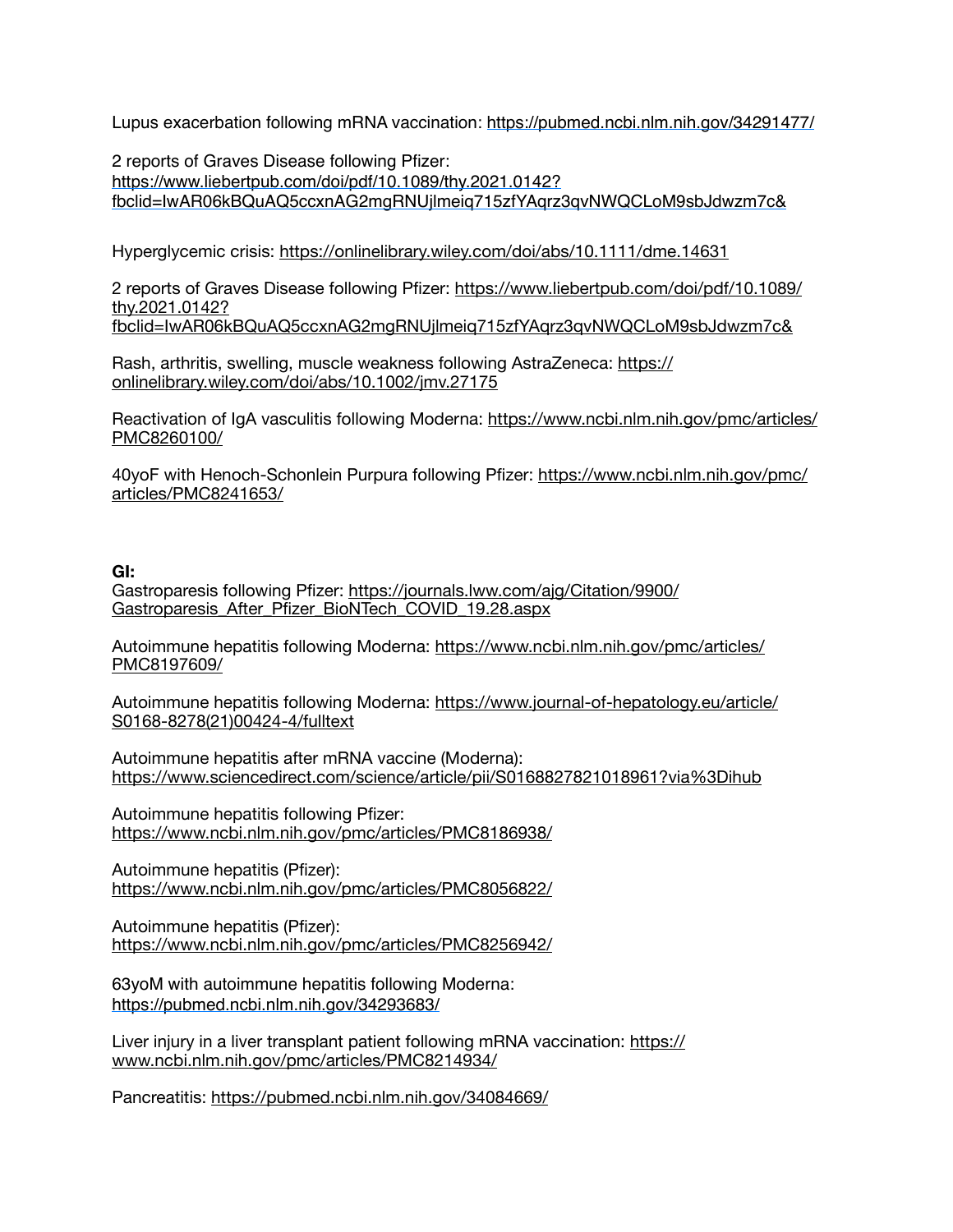### **Renal:**

IgA Nephropathy after mRNA vaccine:<https://pubmed.ncbi.nlm.nih.gov/34278290/>

ANCA glomerulonephritis after Moderna: [https://www.kidney-international.org/article/S0085-2538\(21\)00555-X/fulltext](https://www.kidney-international.org/article/S0085-2538(21)00555-X/fulltext)

Nephrotic Syndrome following AstraZeneca: <https://www.ncbi.nlm.nih.gov/pmc/articles/PMC8257404/>

Nephrotic syndrome and vasculitis following Pfizer, Moderna, and AstraZeneca: <https://academic.oup.com/ndt/advance-article/doi/10.1093/ndt/gfab215/6318785>

De novo vasculitis after Moderna: https://www.ncbi.nlm.nih.gov/pmc/articles/PMC8166777/

Minimal Change disease and Severe AKI following AstraZeneca: <https://pubmed.ncbi.nlm.nih.gov/34242687/>

Minimal Change Disease Following Pfizer:<https://pubmed.ncbi.nlm.nih.gov/33839200/>

Minimal Change Disease relapse following Pfizer: https://www.ajkd.org/article/S0272-6386(21)00627-2/fulltext

MCD relapse following Pfizer: https://www.ncbi.nlm.nih.gov/pmc/articles/PMC8137360/

MCD relapse following Pfizer: https://www.ncbi.nlm.nih.gov/pmc/articles/PMC8098029/

Severe MCD relapse 3 days following Pfizer: <https://europepmc.org/article/pmc/pmc8156905>

Minimal change disease and AKI following Pfizer: https://www.kidney-international.org/article/S0085-2538(21)00493-2/pdf

Minimal Change disease following Moderna: https://www.ncbi.nlm.nih.gov/pmc/articles/PMC8149162/

IgA nephropathy in 2 pediatric patients after Pfizer: <https://www.ncbi.nlm.nih.gov/pmc/articles/PMC8256683/>

IgA and crescentic glomerulonephritis following Pfizer: <https://www.ncbi.nlm.nih.gov/pmc/articles/PMC8141343/>

3 cases of IgA nephropathy patients developing exacerbations following mRNA vaccine: <https://www.ncbi.nlm.nih.gov/pmc/articles/PMC8166778/>

2 cases of IgA nephropathy patients developing exacerbations following moderna: <https://www.ncbi.nlm.nih.gov/pmc/articles/PMC7987498/>

IgA nephropathy flare up following Moderna: <https://www.ncbi.nlm.nih.gov/pmc/articles/PMC8079938/>

IgA Nephropathy after mRNA vaccine: https://pubmed.ncbi.nlm.nih.gov/34278290/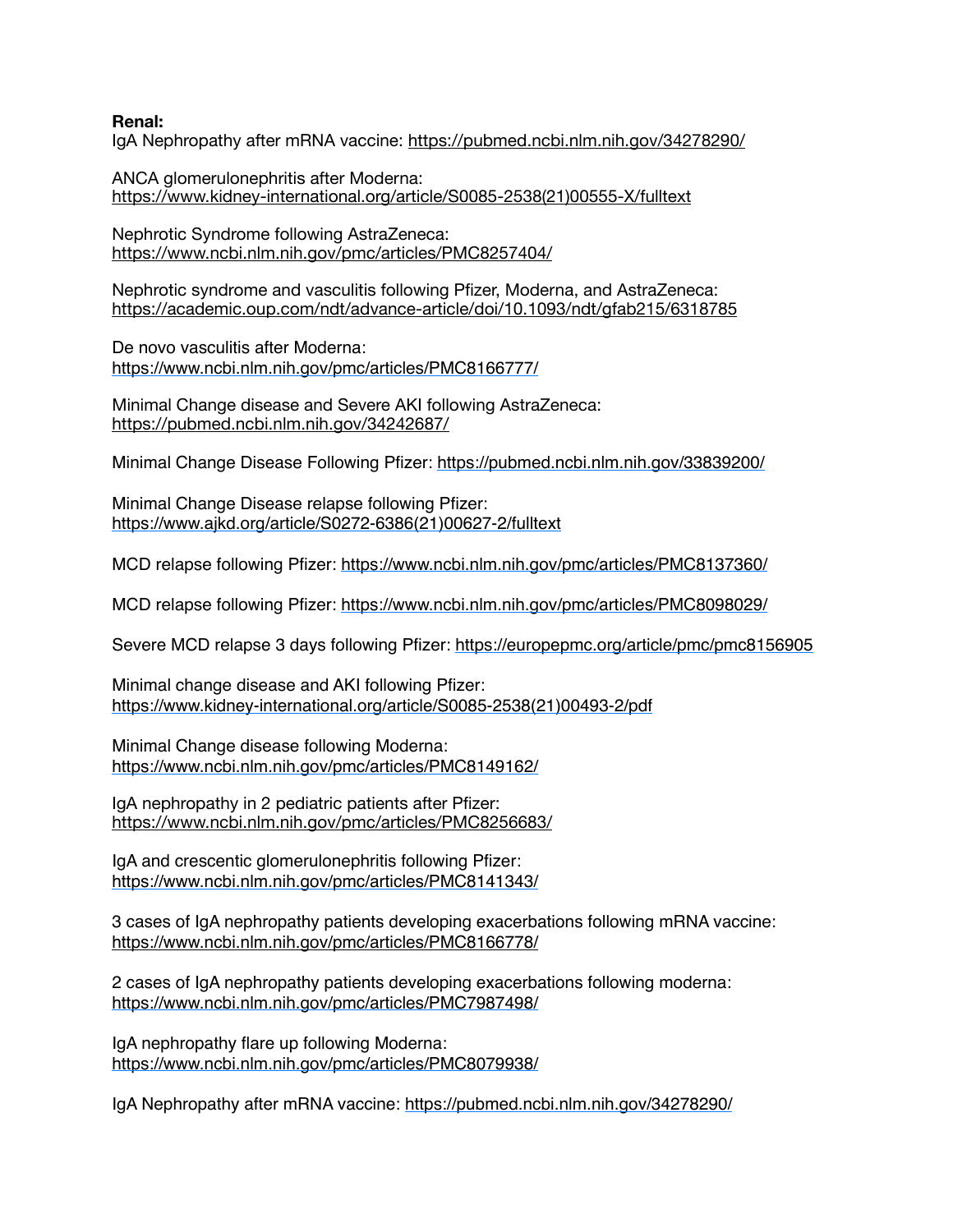**Hematology/Oncology:** 

Thrombosis with Thrombocytopenia following Moderna: <https://www.acpjournals.org/doi/full/10.7326/L21-0244>

TTP Following Pfizer: <https://pubmed.ncbi.nlm.nih.gov/34264514/>

DVT and PE and positive HIT panel following mRNA Vaccine: <https://pubmed.ncbi.nlm.nih.gov/34117206/>

Superior ophthalmic Vein Thrombosis and Thrombocytopenia following AstraZeneca: <https://www.ncbi.nlm.nih.gov/pmc/articles/PMC8265377/>

Autoimmune hemolytic anemia: <https://pubmed.ncbi.nlm.nih.gov/34150386/>

Autoimmine hemolytic anemia following Pfizer: <https://pubmed.ncbi.nlm.nih.gov/34258873/>

ITP Exacerbation in 12% of chronic patients:<https://pubmed.ncbi.nlm.nih.gov/34075578/>

ITP Exacerbation in previous stable patient following Pfizer: <https://academic.oup.com/ofid/advance-article/doi/10.1093/ofid/ofab343/6308965>

ITP following Pfizer:<https://pubmed.ncbi.nlm.nih.gov/34155844/>

3 cases of ITP following Pfizer and Astra Zeneca: <https://www.mjhid.org/index.php/mjhid/article/view/4669/4043>

Treatment Guide to Thrombotic Thrombocytopenia Following Vaccination: [https://](https://www.hematology.org/covid-19/vaccine-induced-immune-thrombotic-thrombocytopenia) [www.hematology.org/covid-19/vaccine-induced-immune-thrombotic-thrombocytopenia](https://www.hematology.org/covid-19/vaccine-induced-immune-thrombotic-thrombocytopenia)

36 Cases of ITP following Pfizer and Moderna: <https://www.ncbi.nlm.nih.gov/pmc/articles/PMC8011062/>

20 cases of Thrombocytopenia following Pfizer and Moderna: <https://onlinelibrary.wiley.com/doi/10.1002/ajh.26132>

84yoM with ITP following Pfizer:<https://link.springer.com/article/10.1007/s11739-021-02778-w>

41yoF with ITP following Pfizer: https://casereports.bmj.com/content/14/5/e242220

69yoF with refractory ITP following Pfizer: [https://journals.lww.com/americantherapeutics/](https://journals.lww.com/americantherapeutics/Citation/2021/08000/Immune_Thrombocytopenic_Purpura_Associated_With.24.aspx) [Citation/2021/08000/Immune\\_Thrombocytopenic\\_Purpura\\_Associated\\_With.24.aspx](https://journals.lww.com/americantherapeutics/Citation/2021/08000/Immune_Thrombocytopenic_Purpura_Associated_With.24.aspx)

3 cases reports of ITP following Pfizer and J&J: <https://ehoonline.biomedcentral.com/articles/10.1186/s40164-021-00235-0>

54yoF with ITP following Pfizer: [https://www.cureus.com/articles/56899-newly-diagnosed](https://www.cureus.com/articles/56899-newly-diagnosed-idiopathic-thrombocytopenia-post-covid-19-vaccine-administration)[idiopathic-thrombocytopenia-post-covid-19-vaccine-administration](https://www.cureus.com/articles/56899-newly-diagnosed-idiopathic-thrombocytopenia-post-covid-19-vaccine-administration)

74yoM with ITP following Moderna: [https://www.dovepress.com/severe-refractory-immune](https://www.dovepress.com/severe-refractory-immune-thrombocytopenia-occurring-after-sars-cov-2-v-peer-reviewed-fulltext-article-JBM)[thrombocytopenia-occurring-after-sars-cov-2-v-peer-reviewed-fulltext-article-JBM](https://www.dovepress.com/severe-refractory-immune-thrombocytopenia-occurring-after-sars-cov-2-v-peer-reviewed-fulltext-article-JBM)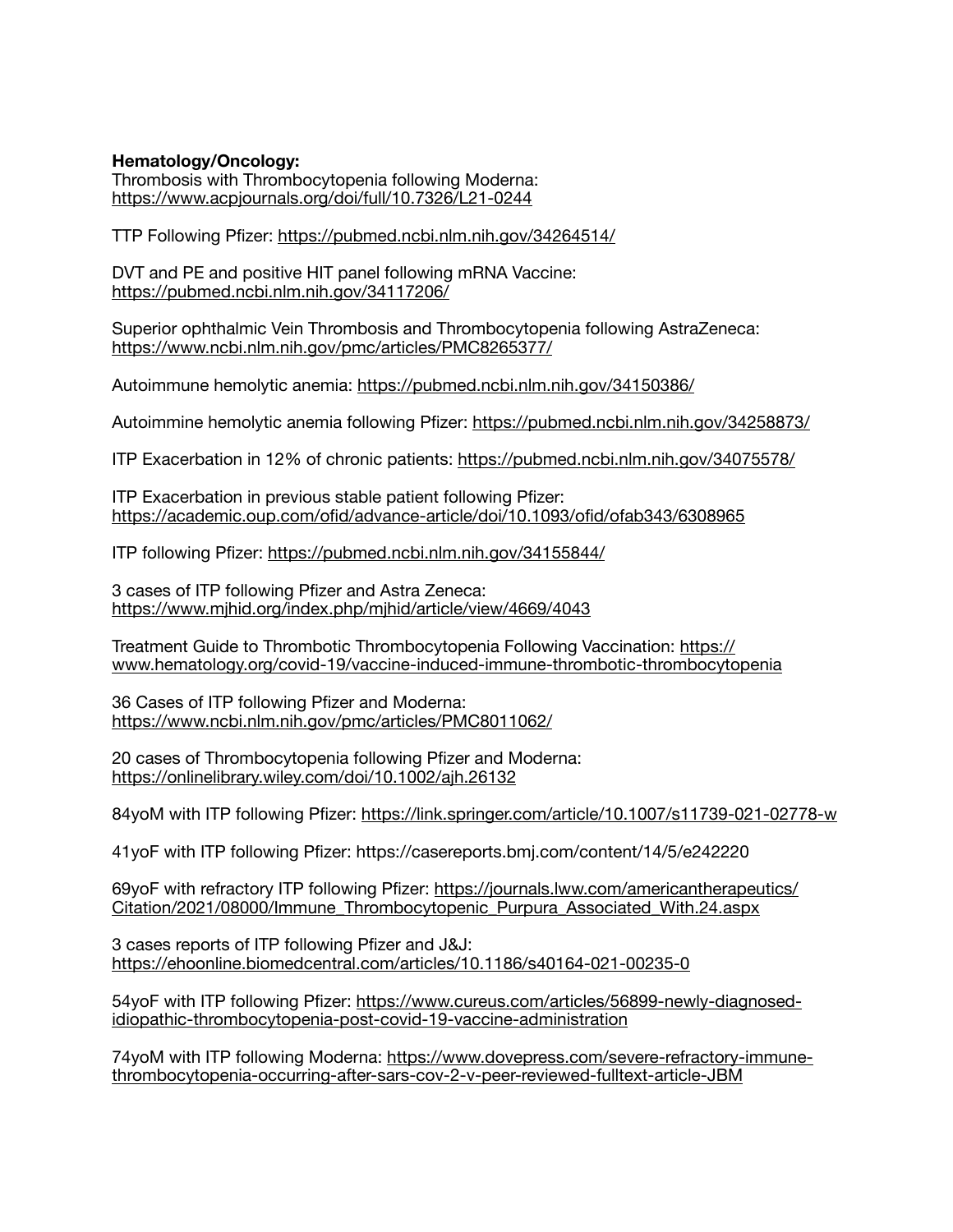26yoF with ITP following Moderna: <http://pubs.sciepub.com/ajmcr/9/8/3/index.html>

3 cases: recurrent AvWD and acquired hemophilia A after Moderna, PNH flare following Moderna, and ITP flare following Moderna: [https://ashpublications.org/bloodadvances/article/](https://ashpublications.org/bloodadvances/article/5/13/2794/476324/Autoimmune-and-complement-mediated-hematologic) [5/13/2794/476324/Autoimmune-and-complement-mediated-hematologic](https://ashpublications.org/bloodadvances/article/5/13/2794/476324/Autoimmune-and-complement-mediated-hematologic)

3 cases of ITP in elderly patients following vaccination: <https://www.hindawi.com/journals/crihem/2016/7913092/>

ITP and diffuse papular rash following Moderna: [https://www.scienceopen.com/document\\_file/691feaa0-8e64-40c4-9553-40382bd5ac48/](https://www.scienceopen.com/document_file/691feaa0-8e64-40c4-9553-40382bd5ac48/PubMedCentral/691feaa0-8e64-40c4-9553-40382bd5ac48.pdf) [PubMedCentral/691feaa0-8e64-40c4-9553-40382bd5ac48.pdf](https://www.scienceopen.com/document_file/691feaa0-8e64-40c4-9553-40382bd5ac48/PubMedCentral/691feaa0-8e64-40c4-9553-40382bd5ac48.pdf)

ITP and AIHA following Moderna:<https://www.ncbi.nlm.nih.gov/pmc/articles/PMC8274740/>

PE, TIA, and thrombocytopenia after J&J:<https://pubmed.ncbi.nlm.nih.gov/34261635/>

Haemophagocytosis and atypical lymphocytes on bone marrow biopsy following vaccination: https://pubmed.ncbi.nlm.nih.gov/34312842/

4 cases of axillary adenopathy following mRNA vaccination: https://pubmed.ncbi.nlm.nih.gov/34303188/

Axillary lymphadenopathy following mRNA vaccination: <https://pubmed.ncbi.nlm.nih.gov/34156552/>

Unilateral Lymphadenopathy: <https://pubmed.ncbi.nlm.nih.gov/33713605/>

Cervical lymphadenopathy following Pfizer: <https://www.ncbi.nlm.nih.gov/pmc/articles/PMC8204135/>

13 cases of Cervical lymphadenopathy: <https://www.ncbi.nlm.nih.gov/pmc/articles/PMC8241354/>

DOTATATE PET-avid axillary lymph node after injection of the Johnson & Johnson: <https://pubmed.ncbi.nlm.nih.gov/34269723/>

Avid left axillary nodes and intense diffuse splenic uptake and moderate diffuse bone marrow uptake on PET 1 week after vaccination: <https://pubmed.ncbi.nlm.nih.gov/34269722/>

163 cases of axillary adenopathy following Pfizer:<https://pubmed.ncbi.nlm.nih.gov/34257025/>

Incidence of axillary adenopathy on Breast Imaging following Vaccination: https://pubmed.ncbi.nlm.nih.gov/34292295/

Abnormal PET following vaccination: https://onlinelibrary.wiley.com/doi/full/10.1002/pbc.29262

3 cases of HLH following AstraZeneca: https://jcp.bmj.com/content/early/2021/07/22/jclinpath-2021-207760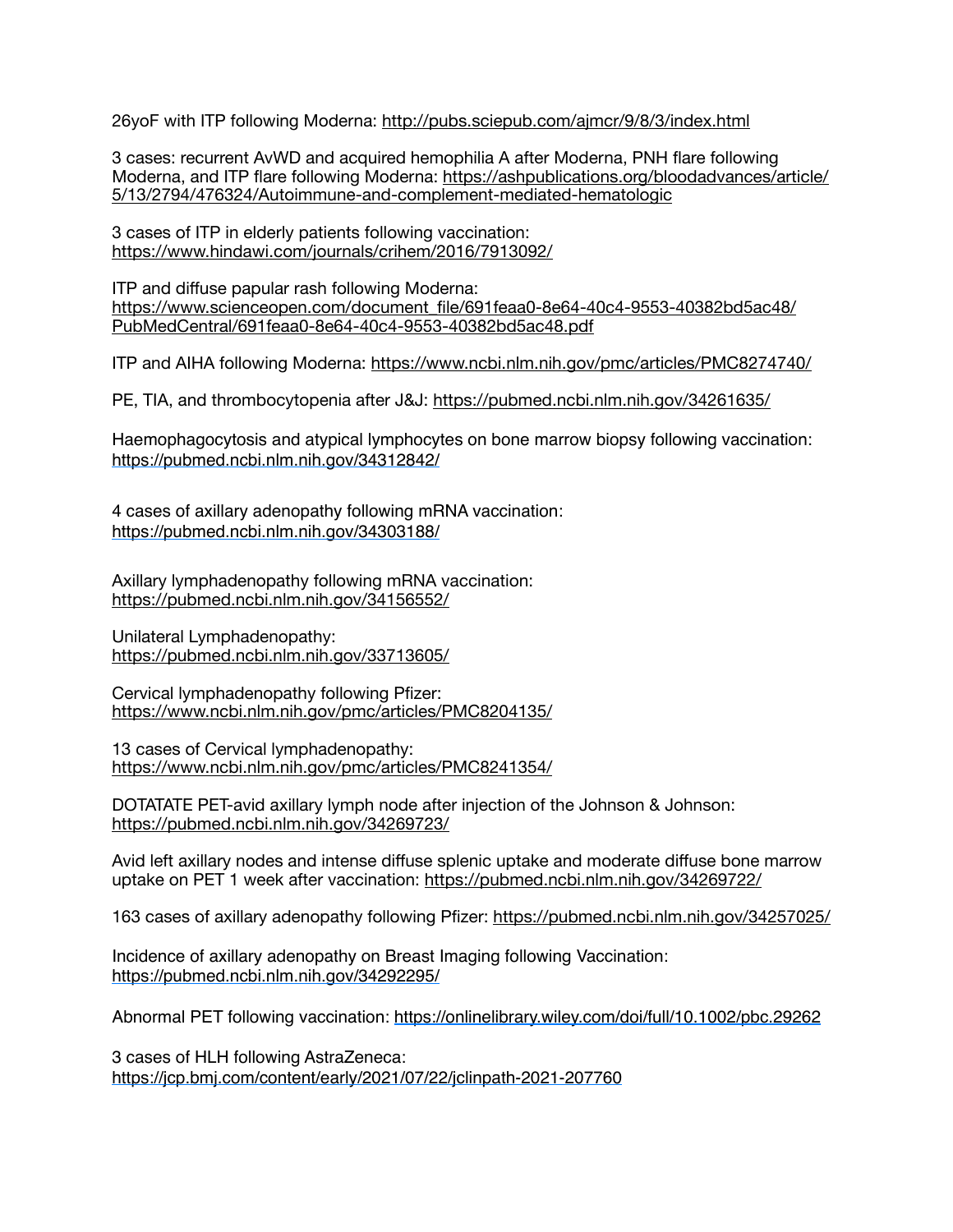Positive PET following vaccination: https://pubmed.ncbi.nlm.nih.gov/34301777/

### **Cardiac:**

Hypertension following mRNA vaccination: <https://www.ncbi.nlm.nih.gov/pmc/articles/PMC8206586/>

Myocarditis in 23 military members: [https://jamanetwork.com/.../jama.../article-abstract/](https://jamanetwork.com/.../jama.../article-abstract/2781601) [2781601](https://jamanetwork.com/.../jama.../article-abstract/2781601)

Perimyocarditis in teens: <https://pubmed.ncbi.nlm.nih.gov/34077949/>

Two cases of myocarditis: <https://pubmed.ncbi.nlm.nih.gov/34166884/>

Recurrence of myocarditis after vaccination: <https://pubmed.ncbi.nlm.nih.gov/34166671/>

Myocarditis case report: <https://pubmed.ncbi.nlm.nih.gov/34118375/>

Myocarditis in 24yoM:<https://pubmed.ncbi.nlm.nih.gov/34268277/>

Acute myocarditis after Moderna in young male: https://pubmed.ncbi.nlm.nih.gov/34308326/

Myopericarditis in a 16yo: https://pubmed.ncbi.nlm.nih.gov/34133825/

Myocarditis in a healthy male: <https://pubmed.ncbi.nlm.nih.gov/34229940/>

13 cases of Myocarditis in adolescents following Pfizer: [https://www.jpeds.com/article/S0022-3476\(21\)00665-X/fulltext](https://www.jpeds.com/article/S0022-3476(21)00665-X/fulltext)

3 cases of cardiac manifestation following Pfizer: https://academic.oup.com/qjmed/advance-article/doi/10.1093/qjmed/hcab177/6311674

4 cases of Myocarditis and their Cardiac MRI findings: [https://www.ncbi.nlm.nih.gov/pmc/](https://www.ncbi.nlm.nih.gov/pmc/articles/PMC8245050/) [articles/PMC8245050/](https://www.ncbi.nlm.nih.gov/pmc/articles/PMC8245050/)

Myocarditis and Pericarditis: 2 case reports:<https://pubmed.ncbi.nlm.nih.gov/34277198/>

6 cases of men age 17-37 with myocarditis: [https://www.ncbi.nlm.nih.gov/pmc/articles/](https://www.ncbi.nlm.nih.gov/pmc/articles/PMC8219373/) [PMC8219373/](https://www.ncbi.nlm.nih.gov/pmc/articles/PMC8219373/)

Review of 214 myocarditis cases:<https://www.ncbi.nlm.nih.gov/pmc/articles/PMC8233865/>

70yoF with myocarditis following J&J Vaccination: https://www.ncbi.nlm.nih.gov/pmc/articles/PMC8270733/

Myopericarditis in young adults presenting to the ED: https://pubmed.ncbi.nlm.nih.gov/34310793/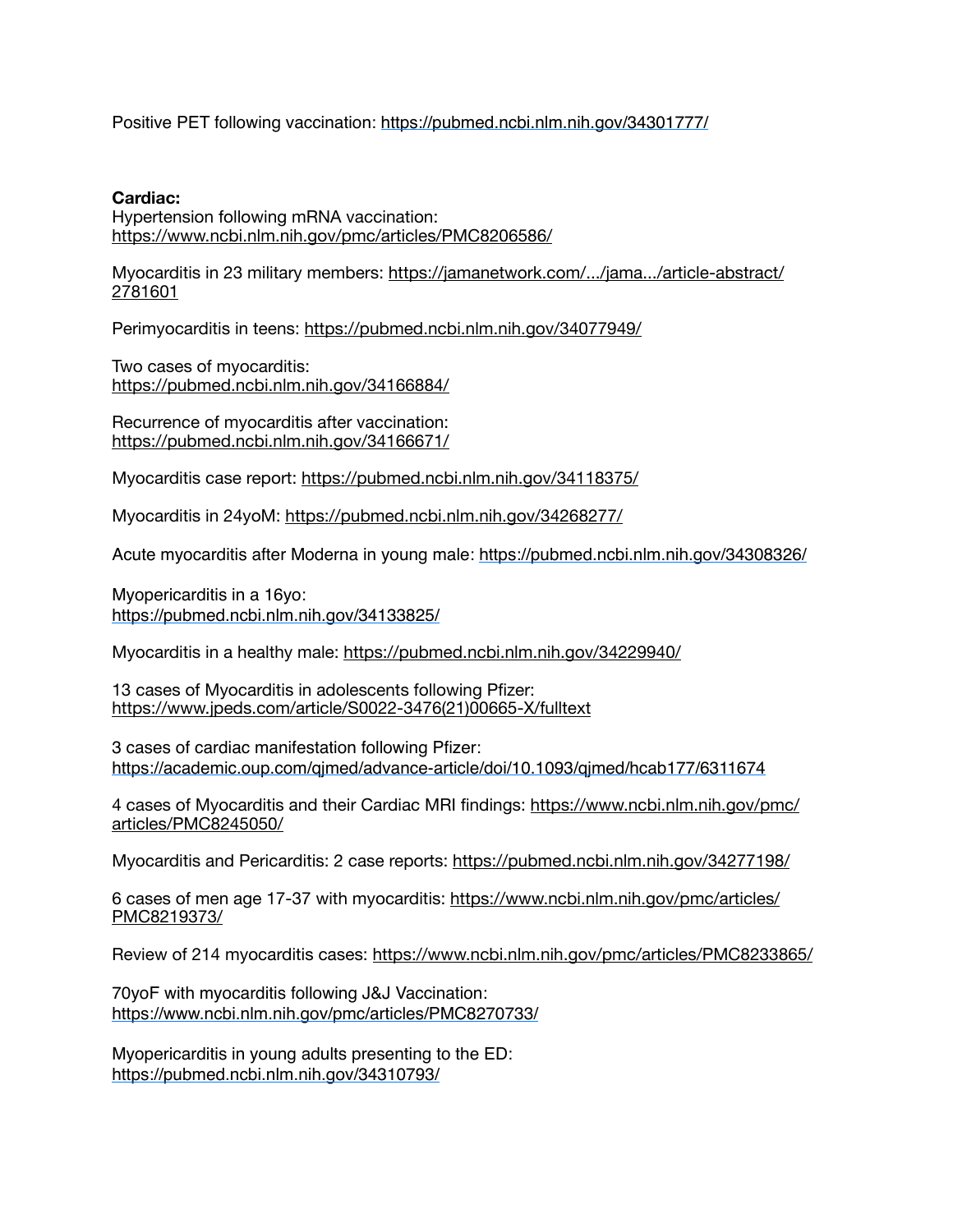## **Dermatology/Plastics:**

Steven Johnson Syndrome: <https://pubmed.ncbi.nlm.nih.gov/34081806/>

Pemphigus Vulgaris: <https://pubmed.ncbi.nlm.nih.gov/34169588/>

Morbilliform Rash: <https://pubmed.ncbi.nlm.nih.gov/34167874/>

Pityriasis-rosea like eruption post-vaccination in a young male: [https://](https://pubmed.ncbi.nlm.nih.gov/34165237/) [pubmed.ncbi.nlm.nih.gov/34165237/](https://pubmed.ncbi.nlm.nih.gov/34165237/)

Pityriasis rosea following Pfizer: <https://onlinelibrary.wiley.com/doi/10.1111/jdv.17498>

3 cases of new onset acral hand lesions following mRNA vaccine: https:// pubmed.ncbi.nlm.nih.gov/34310777/

2 patients with eczematous cutaneous reactions following Pfizer: [https://](https://pubmed.ncbi.nlm.nih.gov/34236729/) [pubmed.ncbi.nlm.nih.gov/34236729/](https://pubmed.ncbi.nlm.nih.gov/34236729/)

New onset synovitis and palmoplantar psoriasis flare up after Pfizer: [https://](https://pubmed.ncbi.nlm.nih.gov/34236728/) [pubmed.ncbi.nlm.nih.gov/34236728/](https://pubmed.ncbi.nlm.nih.gov/34236728/)

New onset lichen planus following Pfizer:<https://onlinelibrary.wiley.com/doi/10.1111/jdv.17504>

Purpura annularis telangiectodes following Pfizer:<https://pubmed.ncbi.nlm.nih.gov/34236717/>

Vitiligo following Pfizer:<https://onlinelibrary.wiley.com/doi/10.1111/ced.14842>

Delayed skin reactions following mRNA vaccine: https://www.ncbi.nlm.nih.gov/pmc/articles/PMC8288253/

Delayed local skin reactions: [https://www.nejm.org/doi/full/10.1056/NEJMc2102131?](https://www.nejm.org/doi/full/10.1056/NEJMc2102131?fbclid=IwAR0P6wjXiO4swT4wz0lEJCBx7v14e2Si-O9AbOuhlVisVHFhc_kGEy7pyj0) [fbclid=IwAR0P6wjXiO4swT4wz0lEJCBx7v14e2Si-O9AbOuhlVisVHFhc\\_kGEy7pyj0](https://www.nejm.org/doi/full/10.1056/NEJMc2102131?fbclid=IwAR0P6wjXiO4swT4wz0lEJCBx7v14e2Si-O9AbOuhlVisVHFhc_kGEy7pyj0)

Additional 12 Patients with Delayed Local Reactions: <https://www.nejm.org/doi/full/10.1056/NEJMc2102131>

16 patients delayed hypersensitivity reactions after Moderna: <https://jamanetwork.com/journals/jamadermatology/fullarticle/2779643>

138 Delayed Hypersensitivity Reactions following vaccination: https://www.ncbi.nlm.nih.gov/pmc/articles/PMC8294276/

Delayed local Hypersensitivity reactions: a 6 month retrospective study: https://pubmed.ncbi.nlm.nih.gov/34288056/

2 cases of delayed local reactions following Moderna: [https://journals.lww.com/infectdis/](https://journals.lww.com/infectdis/Fulltext/2021/07000/Delayed_Skin_Rash_After_Receiving_SARS_CoV_2_mRNA.19.aspx) [Fulltext/2021/07000/Delayed\\_Skin\\_Rash\\_After\\_Receiving\\_SARS\\_CoV\\_2\\_mRNA.19.aspx](https://journals.lww.com/infectdis/Fulltext/2021/07000/Delayed_Skin_Rash_After_Receiving_SARS_CoV_2_mRNA.19.aspx)

13 cases delayed local reactions following mRNA vaccine: [https://academic.oup.com/cid/](https://academic.oup.com/cid/advance-article/doi/10.1093/cid/ciab518/6291929) [advance-article/doi/10.1093/cid/ciab518/6291929](https://academic.oup.com/cid/advance-article/doi/10.1093/cid/ciab518/6291929)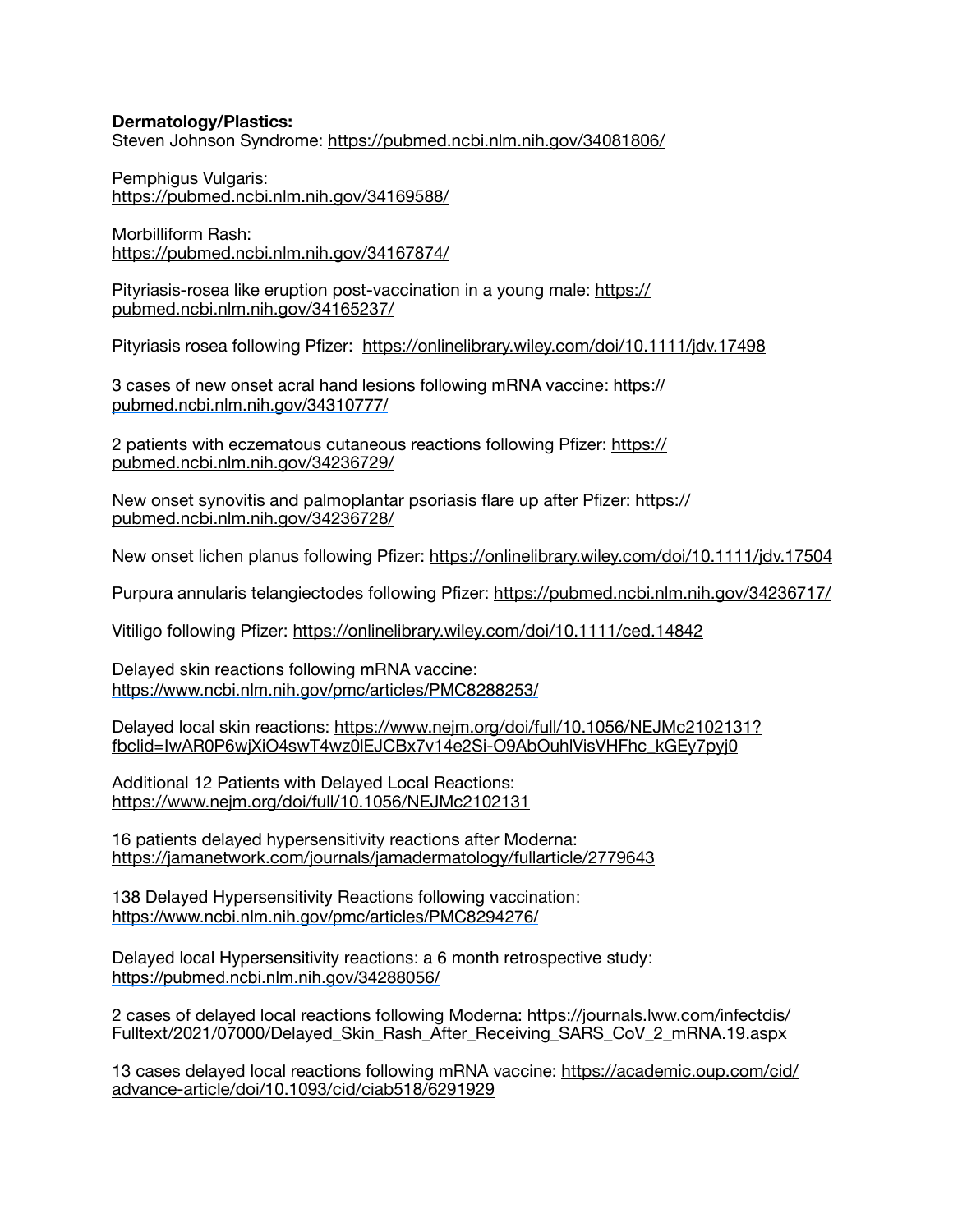COVID Vaccine arm: [https://www.psychologytoday.com/us/blog/heal-the-mind-heal-the-body/](https://www.psychologytoday.com/us/blog/heal-the-mind-heal-the-body/202101/what-s-the-new-phenomenon-called-covid-vaccine-arm) [202101/what-s-the-new-phenomenon-called-covid-vaccine-arm](https://www.psychologytoday.com/us/blog/heal-the-mind-heal-the-body/202101/what-s-the-new-phenomenon-called-covid-vaccine-arm)

COVID arm following Moderna: histologic features: [https://pubmed.ncbi.nlm.nih.gov/](https://pubmed.ncbi.nlm.nih.gov/34242422/) [34242422/](https://pubmed.ncbi.nlm.nih.gov/34242422/)

405 cases of dermatologic reactions following Pfizer, Moderna, and Astra Zeneca: [https://](https://pubmed.ncbi.nlm.nih.gov/34254291/) [pubmed.ncbi.nlm.nih.gov/34254291/](https://pubmed.ncbi.nlm.nih.gov/34254291/)

Erythema Migrans like rash after Moderna: <https://pubmed.ncbi.nlm.nih.gov/34250736/>

Soft Tissue Filler Inflammatory Reaction after vaccination: <https://pubmed.ncbi.nlm.nih.gov/34174156/>

Immune Response to fillers and breast implants after vaccination: [https://](https://pubmed.ncbi.nlm.nih.gov/34174765/) [pubmed.ncbi.nlm.nih.gov/34174765/](https://pubmed.ncbi.nlm.nih.gov/34174765/)

COVID-toes after mRNA vaccination: <https://pubmed.ncbi.nlm.nih.gov/34162525/> Leukoclastic vasculitis:<https://onlinelibrary.wiley.com/doi/abs/10.1002/art.41910>

Leukoclastic vasculitis:<https://onlinelibrary.wiley.com/doi/abs/10.1002/art.41910>

Urticarial Vasculitis following vaccination: https://journals.lww.com/amjdermatopathology/ Citation/9000/Unique\_Case\_of\_Urticarial\_Skin\_Eruptions\_After.97698.aspx

Small vessel vasculitis after Astra Zeneca: https://pubmed.ncbi.nlm.nih.gov/34310763/

Pfizer induced reactivation of varicella and resulting small vessel vasculitis: https://pubmed.ncbi.nlm.nih.gov/34310759/

2 cases of skin color discoloration following mRNA vaccination: https://pubmed.ncbi.nlm.nih.gov/ 34310755/

### **Miscellaneous:**

Rebuttal about Functional Neurologic Disorders and Vaccination: [https://](https://onlinelibrary.wiley.com/doi/full/10.1002/ana.26160?fbclid=IwAR3C-QQc-ZDEDoCu0fWNQuVYzvbC3qYHGekCaicU5-l_bOUz4N52jl1wjJ0) [onlinelibrary.wiley.com/doi/full/10.1002/ana.26160?fbclid=IwAR3C-QQc-](https://onlinelibrary.wiley.com/doi/full/10.1002/ana.26160?fbclid=IwAR3C-QQc-ZDEDoCu0fWNQuVYzvbC3qYHGekCaicU5-l_bOUz4N52jl1wjJ0)[ZDEDoCu0fWNQuVYzvbC3qYHGekCaicU5-l\\_bOUz4N52jl1wjJ0](https://onlinelibrary.wiley.com/doi/full/10.1002/ana.26160?fbclid=IwAR3C-QQc-ZDEDoCu0fWNQuVYzvbC3qYHGekCaicU5-l_bOUz4N52jl1wjJ0)

Rhabdomyolysis after Moderna:<https://pubmed.ncbi.nlm.nih.gov/34150372/>

International call for vaccine adverse reaction investigation: [https://www.researchgate.net/](https://www.researchgate.net/publication/351670290_SARS-CoV-2_mass_vaccination_Urgent_questions_on_vaccine_safety_that_demand_answers_from_international_health_agencies_regulatory_authorities_governments_and_vaccine_developers?fbclid=IwAR1Gwfel6khY8ObziHNTGZriwS0Gez0CCp8zjaHllCJ9lfceD2EkJdMKmYw) [publication/351670290\\_SARS-](https://www.researchgate.net/publication/351670290_SARS-CoV-2_mass_vaccination_Urgent_questions_on_vaccine_safety_that_demand_answers_from_international_health_agencies_regulatory_authorities_governments_and_vaccine_developers?fbclid=IwAR1Gwfel6khY8ObziHNTGZriwS0Gez0CCp8zjaHllCJ9lfceD2EkJdMKmYw)

[CoV-2\\_mass\\_vaccination\\_Urgent\\_questions\\_on\\_vaccine\\_safety\\_that\\_demand\\_answers\\_from\\_i](https://www.researchgate.net/publication/351670290_SARS-CoV-2_mass_vaccination_Urgent_questions_on_vaccine_safety_that_demand_answers_from_international_health_agencies_regulatory_authorities_governments_and_vaccine_developers?fbclid=IwAR1Gwfel6khY8ObziHNTGZriwS0Gez0CCp8zjaHllCJ9lfceD2EkJdMKmYw) [nternational\\_health\\_agencies\\_regulatory\\_authorities\\_governments\\_and\\_vaccine\\_developers?](https://www.researchgate.net/publication/351670290_SARS-CoV-2_mass_vaccination_Urgent_questions_on_vaccine_safety_that_demand_answers_from_international_health_agencies_regulatory_authorities_governments_and_vaccine_developers?fbclid=IwAR1Gwfel6khY8ObziHNTGZriwS0Gez0CCp8zjaHllCJ9lfceD2EkJdMKmYw) [fbclid=IwAR1Gwfel6khY8ObziHNTGZriwS0Gez0CCp8zjaHllCJ9lfceD2EkJdMKmYw](https://www.researchgate.net/publication/351670290_SARS-CoV-2_mass_vaccination_Urgent_questions_on_vaccine_safety_that_demand_answers_from_international_health_agencies_regulatory_authorities_governments_and_vaccine_developers?fbclid=IwAR1Gwfel6khY8ObziHNTGZriwS0Gez0CCp8zjaHllCJ9lfceD2EkJdMKmYw)